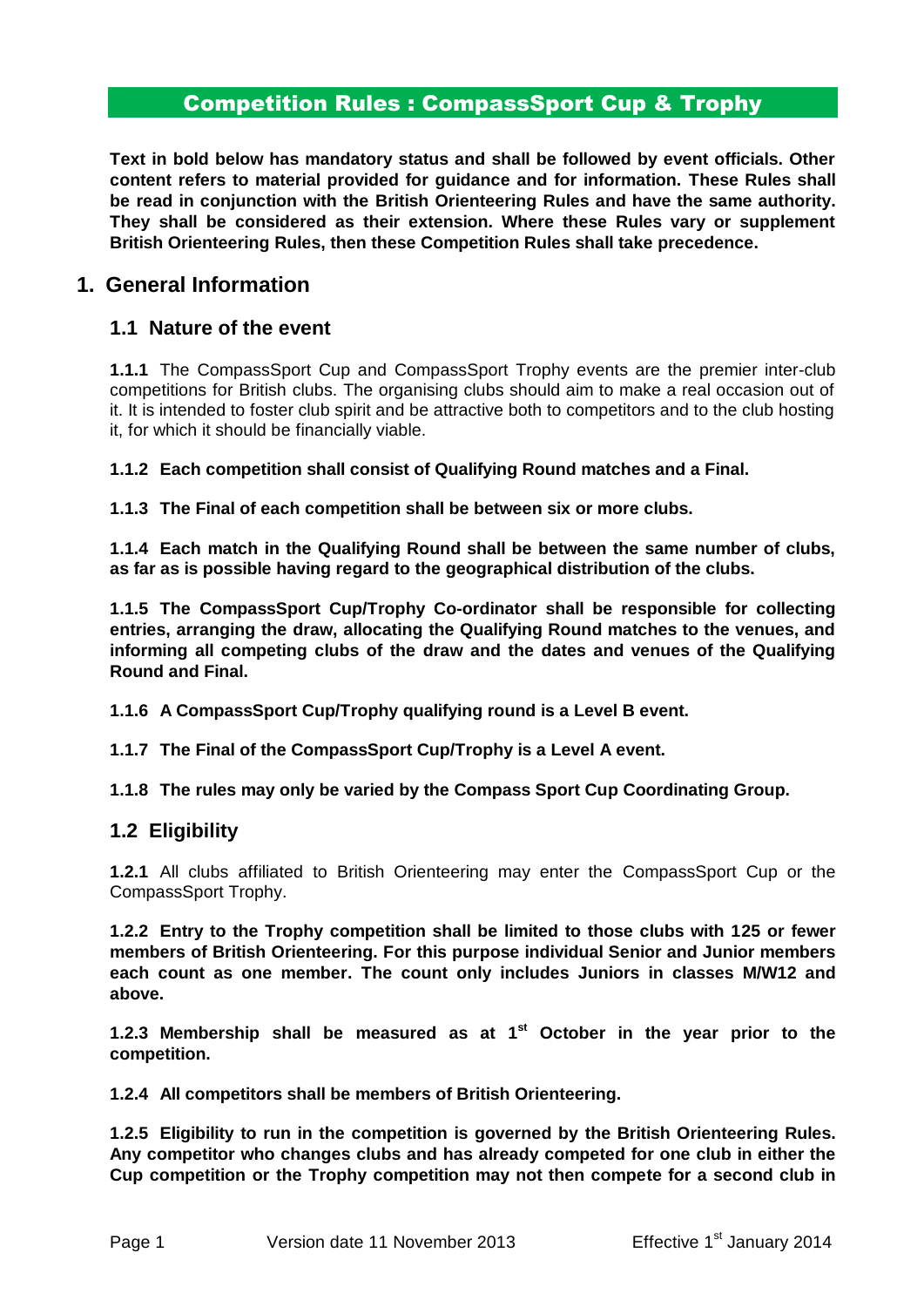**either of the competitions in the same year.**

## **2. Map and Terrain**

### **2.1 Embargo**

**2.1.1 The CompassSport Cup/Trophy Qualification competition terrain is embargoed as soon as its location is published. The terrain shall not have been used for orienteering for a minimum period of 12 months before the date of the competition.**

**2.1.2 The CompassSport Cup/Trophy Final competition terrain is embargoed as soon as its location is published. The terrain shall not have been used for orienteering for a minimum period of 24 months before the date of the competition.**

### **2.2 Map**

**2.2.1 The terrain shall be field worked in order for the map to be legible when presented at a scale of 1:15,000. However a map printed at scale of 1:10,000 may be used for all classes.**

## **2.3 Map Printing**

**2.3.1 The map shall be printed by an approved printer.**

**2.3.2 All maps for the Final shall be offset litho printed if the level of detail requires this. If not, the printing process must be approved by the event Controller.**

## **3. Organisational Requirements**

### **3.1 General**

**3.1.1 A qualifying round shall have all the characteristics of a Level B Event such as good terrain, pre-marked maps and a suitable assembly area.**

**3.1.2 The Final shall have all the characteristics of a Level A Event such as good terrain, pre-marked maps and a suitable assembly area.**

**3.1.3 Results shall be published at the event and on a website by the next day offering post event route and graphical split time analysis**. **As this is a team competition it is important that the team scores are regularly displayed and updated at the event.**

**3.1.4 The officials for each qualifying round shall meet the requirements set out for a Level B Event in the British Orienteering Rules.**

**3.1.5 The officials for the Final shall meet the requirements set out for a Level A Event in the British Orienteering Rules and include a Grade A Controller.**

**3.1.6 Event Organisers shall arrange a Jury before the event to deal with possible protests. Although the occasions on which they will be required should be rare, it is likely to prove more difficult than usual to obtain an independent Jury on the day, as many of the potential members will be competitors in the CompassSport competition, and thus**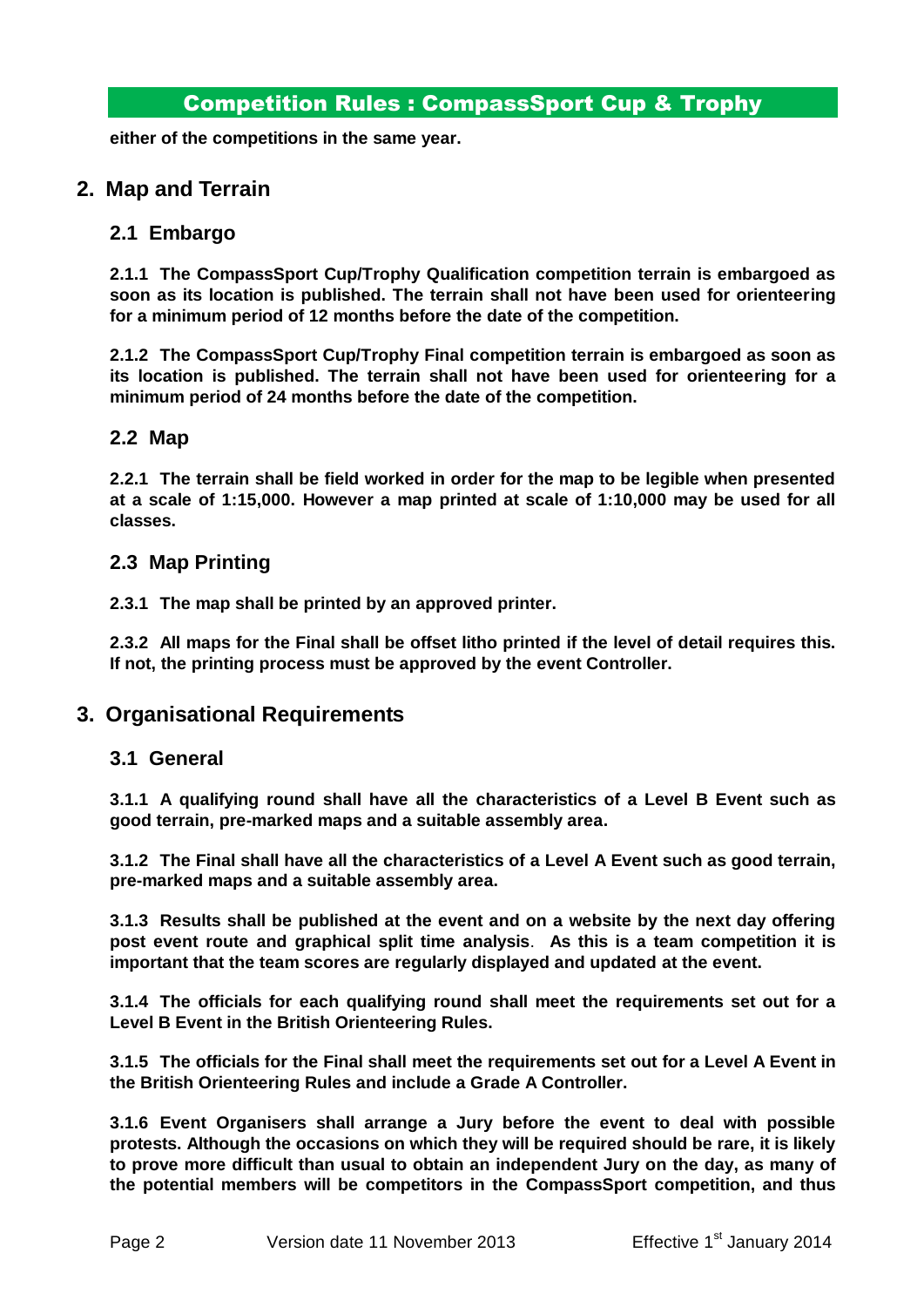#### **not unbiased.**

**3.1.7** The competitions are organised in a spirit of goodwill, and it is hoped that all problems can be settled on an amicable basis.

### **3.2 Event dates**

**3.2.1 The Event Scheduling Group shall be responsible for determining the dates of the Qualifying Round and the Final. All matches in the Qualifying Round shall take place on the same day unless, exceptionally, that is not possible. Event Scheduling Group shall inform the Cup/Trophy Co-ordinator of these dates before the end of September in the year prior to the competition.** 

## **3.3 Publicity and Entries**

Via the British Orienteering fixtures list, club websites, Compass Sport magazine and event website.

## **3.4 Organisation of Qualifying Round matches**

**3.4.1** The CompassSport Cup/Trophy competitions should normally provide the following facilities:

 an event web site for information, start lists, results, publication of previous maps and on-line entry and payment

- courses pre-marked on maps
- control description issue in start lanes

 pre-entry, with entry closing date as close as possible to, and certainly no more than 28 days before, the date of competition

- EOD for any non-competition/recreation courses
- pre-allocated start times
- start list at assembly area and at pre-start

 where an area has been used for an earlier event, unmarked maps on display in the assembly area (these may be of the map used for the earlier event)

- electronic punching
- same control site format at each control, with sample on display at the pre-start
- frequently updated results display

 Clubs may use a system such as Fabian, Oentries SIentries or any other online entry system to collect entries and payments, but start times must be allocated in accordance with Rule 6.1.

## **3.5 Organisation of the Final**

**3.5.1** Any club may bid to host the Final through their Regional Association Fixtures Secretary.

#### **3.5.2 Responsibility for organising the Final will be allocated to a specific club by the**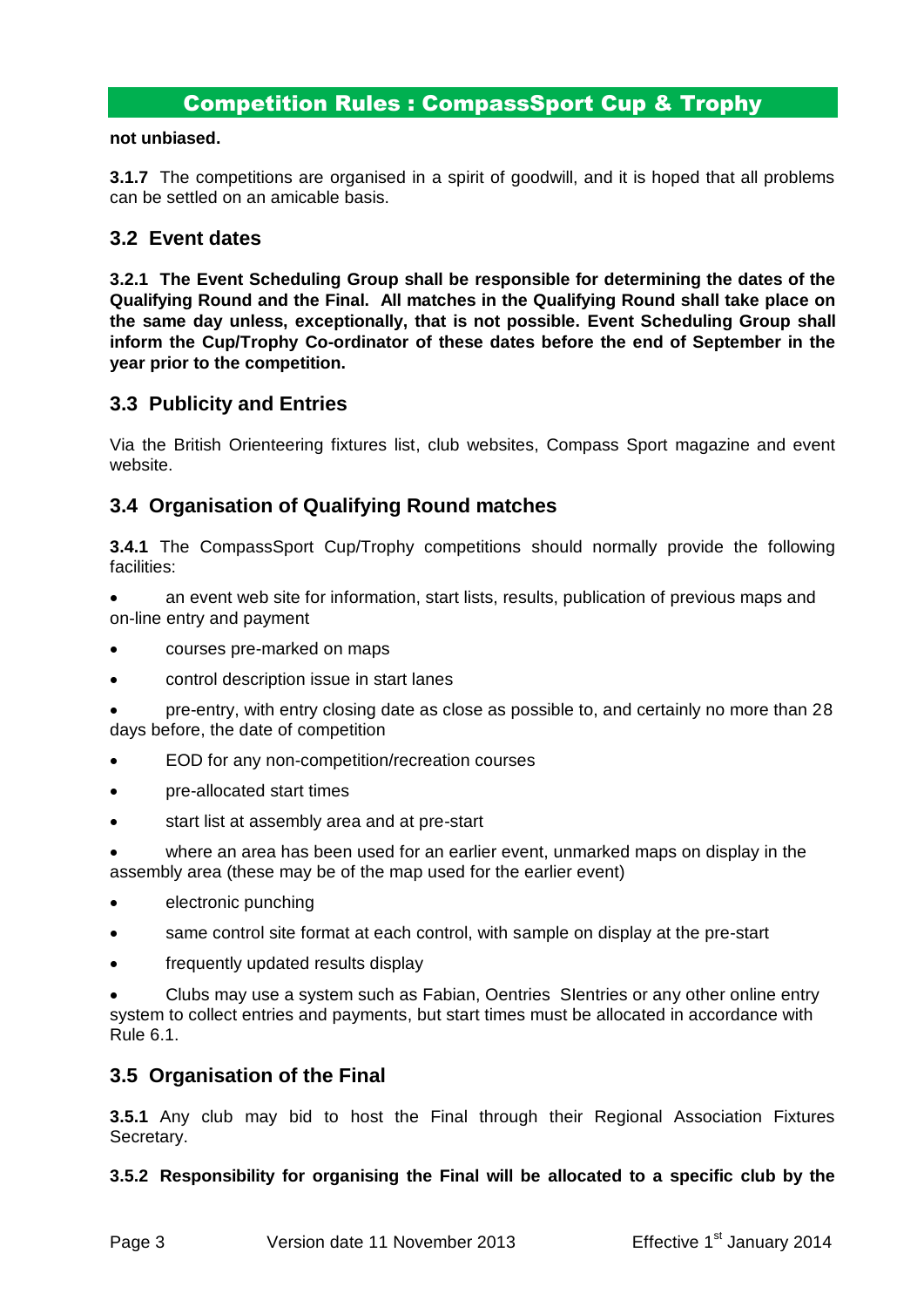### **Event Scheduling Group.**

**3.5.3** In addition to the facilities described in 3.4.1, the Final competition should also provide

- timed (rather than punching) starts
- spectator control where practical
- radio control sites for the major courses
- public address system for commentary
- a dignified and prestigious ceremony to present the prizes

## **4. Planning Requirements**

## **4.1 Course details**

**4.1.1 There shall be nine different CompassSport classes, with courses planned to the colour coded standards shown below.**

| <b>CS Class</b> | <b>CompassSport Course</b>  | -BOF Age Classes | <b>Class Size</b> |
|-----------------|-----------------------------|------------------|-------------------|
|                 | <b>Brown</b>                | Men Open         | Large             |
| 2               | <b>Short Brown</b>          | M20-M40+         | Large             |
| 3               | Blue Women                  | Women Open       | Large             |
| 4               | Blue Men                    | $M50+$           | Large             |
| 5               | Green Women                 | W20-W45+         | Large             |
| 6               | Green Men                   | $M60+$           | Large             |
| 7               | <b>Veterans Short Green</b> | M70+ W60+        | Large             |
| 8A              | Junior Men (Green)          | Men 18-          | Small             |
| 8B              | Junior Women (Short Green)  | Women 18-        | Small             |
| <b>9A</b>       | Orange Men                  | Men 14-          | Small             |
| 9B              | Orange Women                | Women 14-        | Small             |

**4.1.2 The two Blue courses (3 & 4) must be different. The Green courses (5 & 6) must be different. The extent of these differences is a matter for the Planner.**

**4.1.3 The course for class 8A can be the same Green course as used for class 6, however the results must be displayed separately.**

**4.1.4 The course for class 8B can be the same Short Green course as used for class 7, however the results must be displayed separately.**

**4.1.5 Only one Orange course needs to be planned for classes 9A & 9B, however the results must be displayed separately**.

**4.1.6 The allocation of age classes to courses results in:**

- **seven 'Large' Classes - 1 to 7**
- **four 'Small' classes - 8A, 8B, 9A and 9B**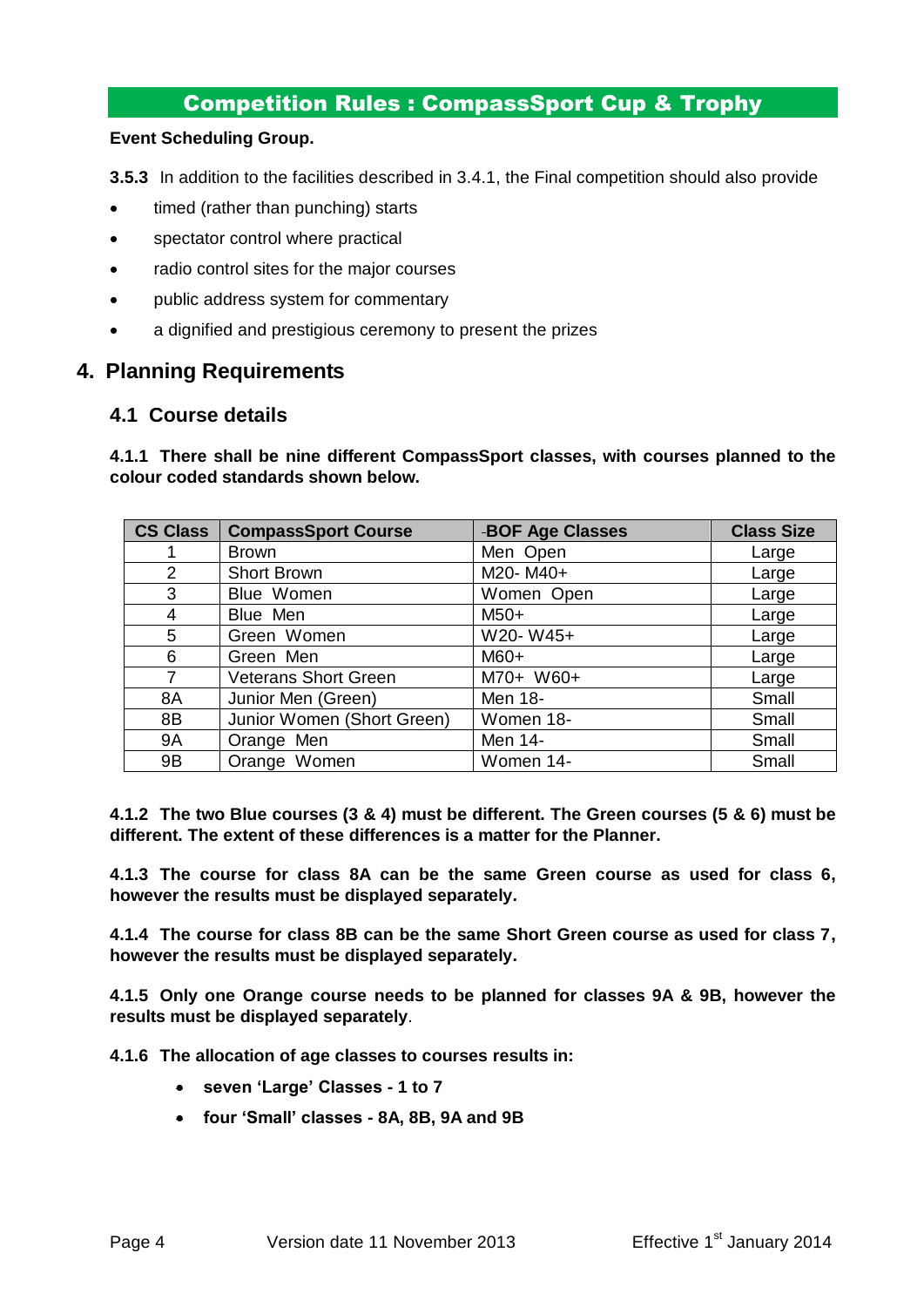### **4.2 Non-Competitive courses**

**4.2.1** Planners are requested to put on White and Yellow courses for Juniors attending the event with families, but who do not have sufficient skills to tackle the Orange course; and a Light Green course for inexperienced adults who may be accompanying other competitors.

## **5. Competition Rules**

## **5.1 Course eligibility**

**5.1.1 There is no limit to the number of runners a club may field.**

**5.1.2 No runner may run competitively more than once per match.**

#### **5.1.3 Age classes are those applicable in the year of the competition.**

**5.1.4** Any competitor may run up an age class or classes, but not necessarily a course. Thus (for example) a W18, rather than competing in Class 8B, may run up as a W20 and compete in Class 5, but may not run in Classes 6 or 7.

**5.1.5** Women may run as Men e.g. a W45 could run as an M45 in Class 2.

### **5.2 Scoring**

**5.2.1 The CompassSport Cup and CompassSport Trophy are to be treated as two entirely separate competitions when taking place at the same event. On each course there will therefore be one set of scores starting at 100 for the Cup and another set starting at 100 for the Trophy.**

**5.2.2 The winner of each CompassSport class scores 100 points.**

**5.2.3 Every competitor receives a score based on their finishing position.**

- **Scoring in each 'Large' CompassSport class will be 100, 99, 98, 97, 96, etc. down to 0. (Subsequent positions also score 0).**
- **Scoring in each 'Small' CompassSport class will be 100, 98, 96, 94, 92, etc. down to 0. (Subsequent positions also score 0).**

**5.2.4 If two runners tie for a place, both runners will score the points appropriate for that place. The next runner scores 2 points less on a 'Large' course or 4 points less on a 'Small' course (e.g. if two runners on a 'Large' course each score 97 points, the next scores 95 points; if two runners on a 'Small' course each score 96 points, the next scores 92 points).**

#### **5.2.5 CompassSport Cup team score**

- **25 scores to count**
- **maximum of 4 counters from any one 'Large' CompassSport class**
- **maximum of 4 counters from each pair of 'Small' CompassSport classes. e.g. four from 8A, none from 8B; three from 8A, one from 8B; two from 8A, two from 8B; etc.**

#### **5.2.6 CompassSport Trophy team score**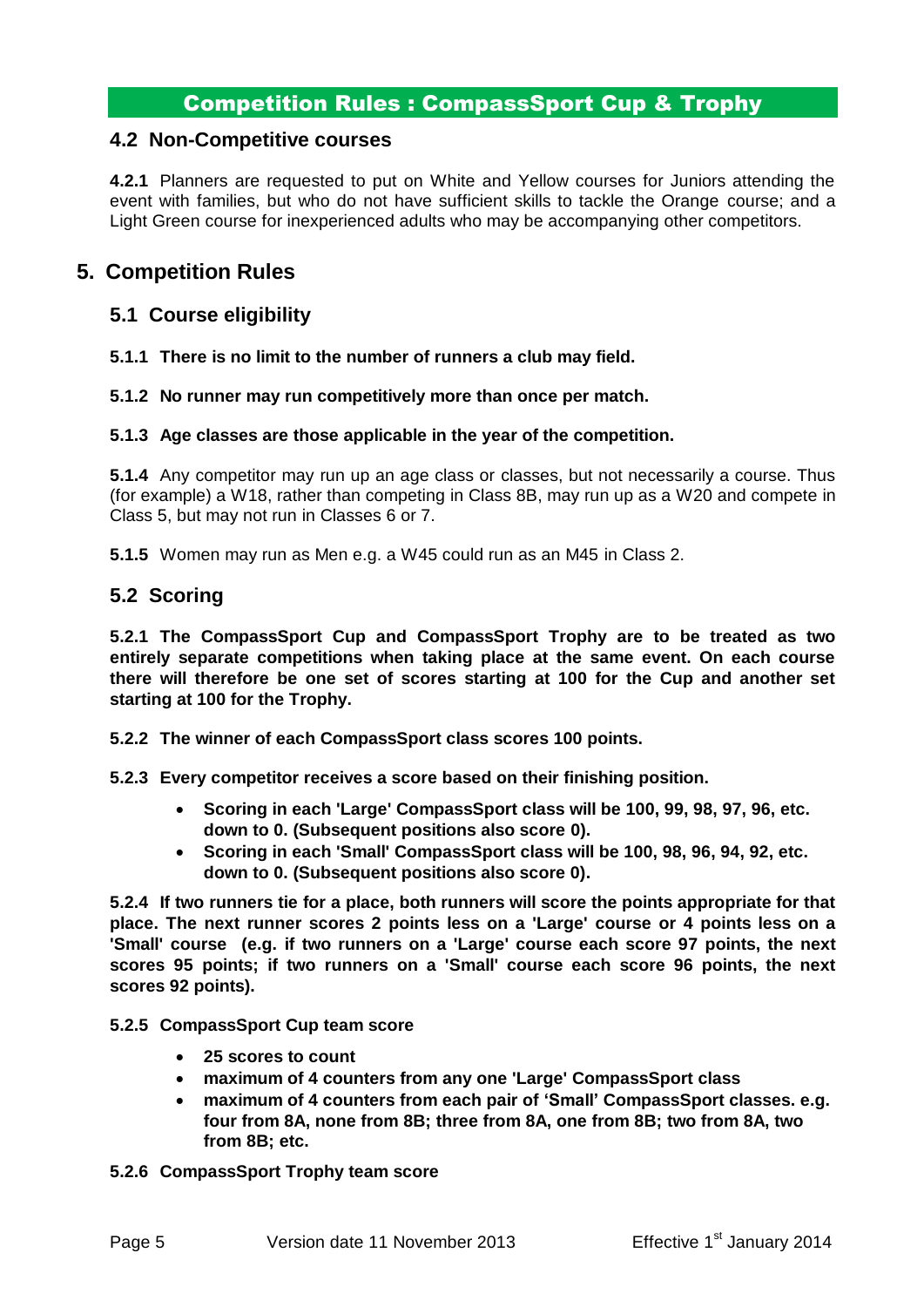- **13 scores to count**
- **maximum of 2 counters from any one 'Large' CompassSport class**
- **maximum of 2 counters from each pair of 'Small' CompassSport classes. e.g. two from 8A, none from 8B; one from 8A, one from 8B; none from 8A, two from 8B; etc.**

**5.2.7 The winner shall be the team with the highest points total. Where clubs finish on equal points, positions will be determined by looking at the best scores of the 26th (Cup) or 14th (Trophy) eligible counter (i.e. from within the maximum number of counters per CompassSport class) for each team. Then, if needed, the next best and so on.**

**5.2.8 In the event of one course being voided the result shall be decided on the courses not voided.**

**5.2.9 In the event of two courses being voided then the number of scorers will be: Cup - 20 and Trophy - 10.**

**5.2.10** Scoring Example - Trophy match:

- List your two highest scores from each Large CompassSport class.
- List your two highest scores from each pair of Small CompassSport classes.
- You will now have eighteen scores (or fewer if you weren't able to run enough competitors in any one of the classes.)
- Finally, select the highest thirteen scores of these eighteen and add them together. This gives you the team score.

## **5.3 Qualifying for the Final**

**5.3.1 The winner of each qualifying match, with scoring in accordance with Rule 5.2, shall qualify for the Final.** 

**5.3.2 If there are eight or more teams entered for a Qualifying Round match then the first two teams shall qualify for the Final.**

**5.3.3 Two teams qualify from Scotland for the Trophy Final. These shall be either the two winning teams if there are two Qualifying Round matches, or the first two teams if there is only one Qualifying Round match.** 

**5.3.4** NIOA may nominate a Cup and Trophy Club for the final. They may either hold an elimination competition or nominate them based on an existing league competition.

**5.3.5 In Qualifying Round matches where a club that qualifies for the Final under Rules 5.3.1, 5.3.2 or 5.3.3 also finished in the top three in the Final in the previous year, then an additional qualifying place shall be made available from that match for the club finishing in the next position. No extra qualifying place will be provided if the 'top three' team does not automatically qualify by virtue of its finishing position in the match.**

5.3.6 When a team who has qualified for the Final declines to take part the Compass Sport Coordinator, after consultation with the Compass Sport Cup Coordinating Group and the organiser of the Final, may invite the next placed team from that qualifying round to take part in the Final.